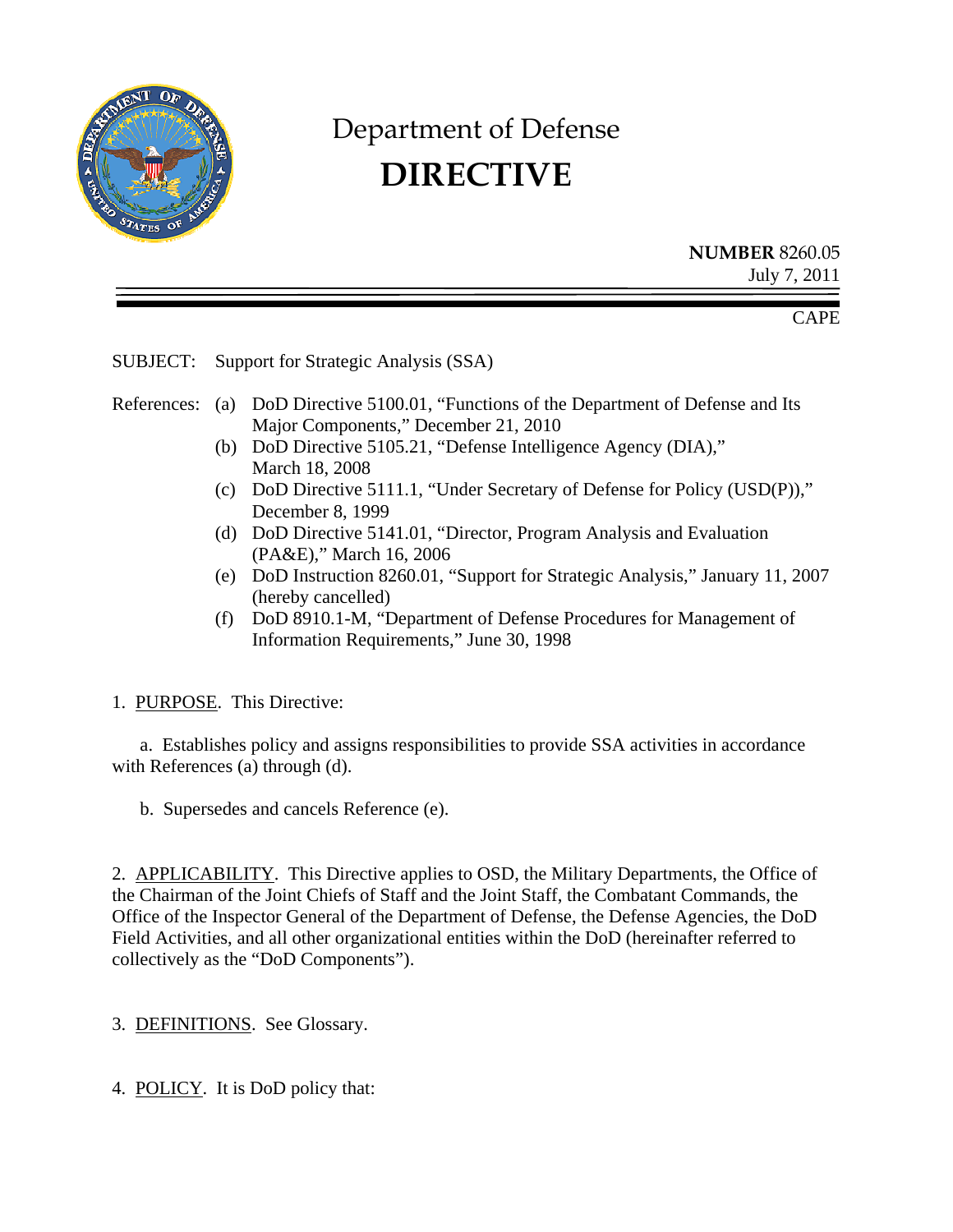a. SSA products shall:

(1) Support deliberations by DoD senior leadership on strategy and planning, programming, budgeting, and execution system (PPBES) matters, including force sizing, shaping, and capability development.

(2) Provide a starting point for studies that support:

(a) Development and implementation of defense strategy and policy.

(b) The DoD PPBES.

b. SSA products shall include:

 (1) Current baselines that reflect selected Combatant Commander (CCDR) plans and approved force management decisions. These baselines shall NOT be used to evaluate CCDR plans or force management decisions.

 (2) Near- to long-term scenarios, concepts of operation (CONOPS), forces, and baselines based upon plausible challenges requiring DoD resources and capabilities.

c. SSA product development shall be a collaborative and iterative process co-led, on behalf of the Secretary of Defense, by the Offices of the Director, Cost Assessment and Program Evaluation (DCAPE); the Under Secretary of Defense for Policy (USD(P)); and the Chairman of the Joint Chiefs of Staff.

 (1) Where appropriate, SSA product development shall be coordinated with other Federal departments and agencies and with U.S. allies and partner countries.

 (2) Data shall be collected from the DoD Components to develop SSA products, and relevant data shall be shared as appropriate.

 (3) Issues not resolved during SSA product development shall be referred to the Secretary of Defense.

d. Studies supporting the development and implementation of defense strategy, planning and programming, and resourcing activities shall be archived by the DoD.

e. Best business practices shall be instituted to ensure that SSA products are readily available to the DoD Components.

5. RESPONSIBILITIES. See Enclosure.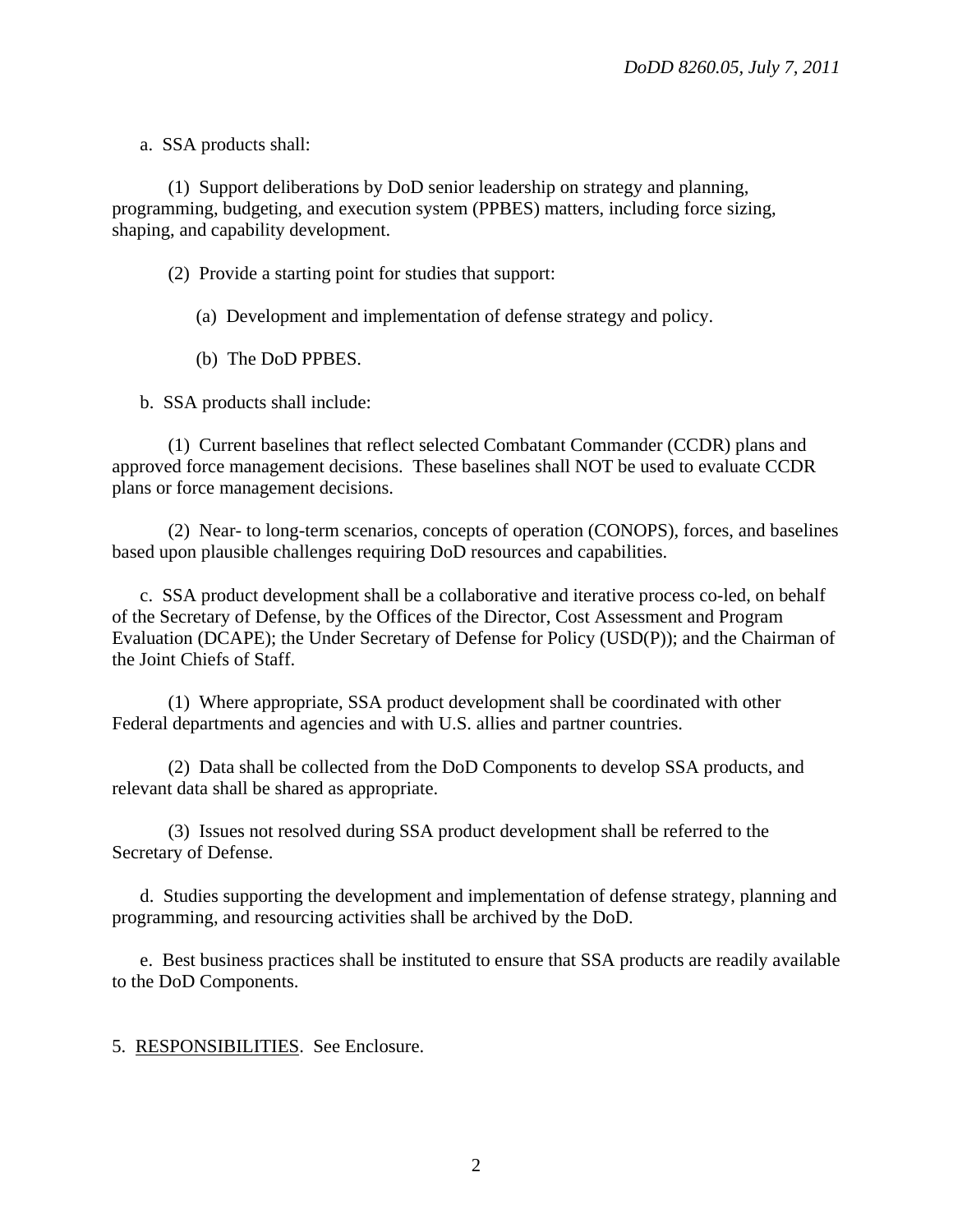6. INFORMATION REQUIREMENTS. The data collection activities described in this Directive are exempt from licensing in accordance with subparagraphs C4.4.1., C4.4.2., and C4.4.3. of DoD 8910.1-M (Reference (f)).

7. RELEASABILITY. UNLIMITED. This Directive is approved for public release and is available on the Internet from the DoD Issuances Website at http://www.dtic.mil/whs/directives.

8. EFFECTIVE DATE. This Directive is effective upon its publication to the DoD Issuances Website.

William J. Lynn I Deputy Secretary of Defense

Enclosure Responsibilities Glossary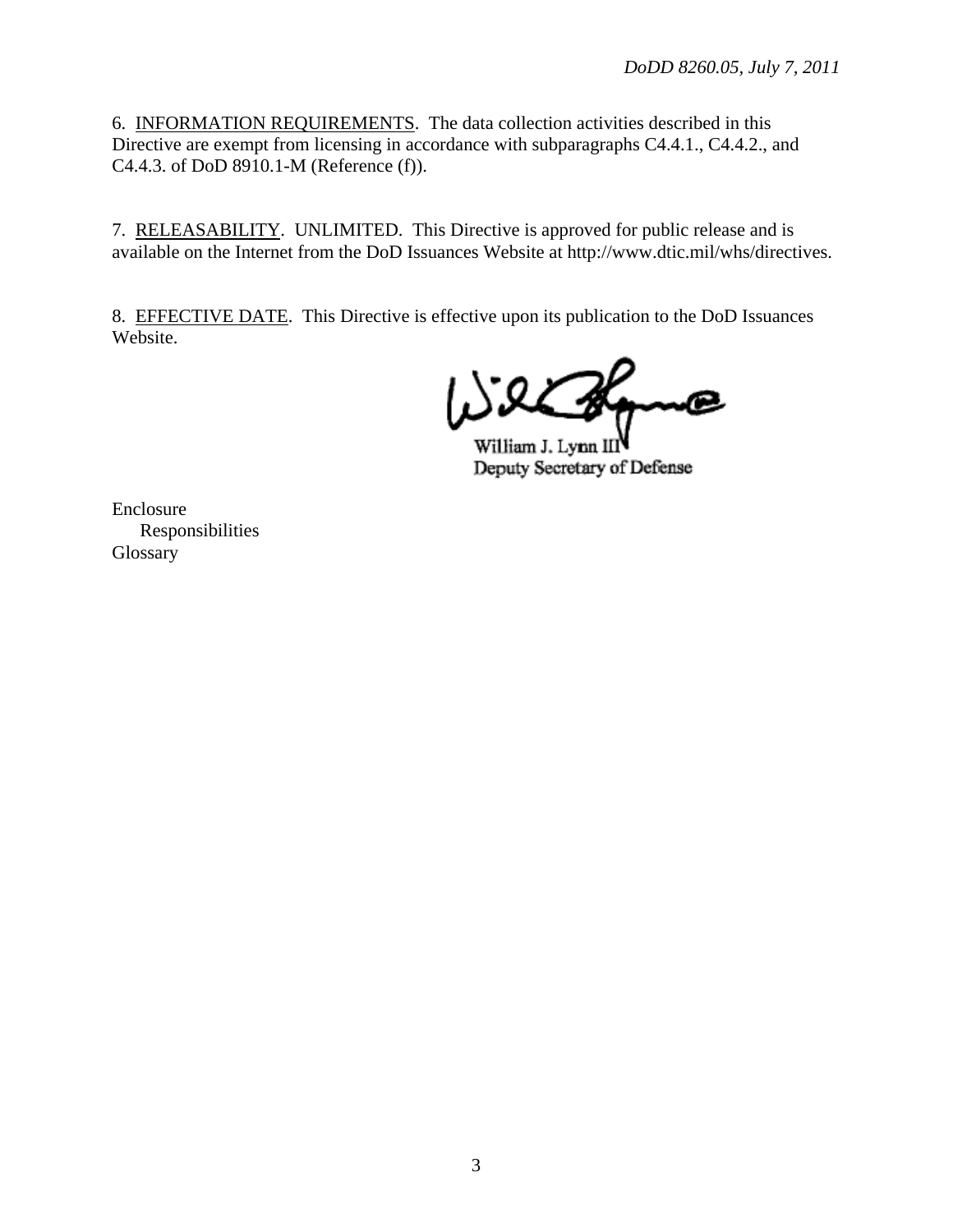#### ENCLOSURE

### RESPONSIBILITIES

1. DCAPE. The DCAPE, in addition to the responsibilities in section 4 of this enclosure, in collaboration with the USD(P) and the Chairman of the Joint Chiefs of Staff and in coordination with the Heads of the OSD and DoD Components, shall:

a. Co-chair and serve as the executive secretary of the governance group that oversees SSA activities.

b. Maintain the currency of DoD issuances that implement this Directive.

c. Identify and approve SSA baselines. This approval authorizes the use of these baselines in the DoD PPBES.

d. Build and maintain a repository to facilitate the management and distribution of SSA products and associated data, as well as DoD Component studies and analyses supporting the development and implementation of defense strategy, planning and programming, and resourcing activities.

2. USD(P). The USD(P), in addition to the responsibilities in section 4 of this enclosure, in collaboration with the DCAPE and the Chairman of the Joint Chiefs of Staff, and in coordination with the Heads of the OSD and DoD Components, shall:

- a. Co-chair the governance group that oversees SSA activities.
- b. Manage the development of, establish priorities among, and approve SSA scenarios.

3. DIRECTOR, DEFENSE INTELLIGENCE AGENCY (DIA). The Director, DIA, under the authority, direction, and control of the Under Secretary of Defense for Intelligence, in addition to the responsibilities in section 4 of this enclosure and in coordination with the Heads of the OSD and DoD Components, shall provide timely, integrated, and validated intelligence estimates (including all-source data and CONOPS for non-U.S. state and non-state actors) for near- to long-term SSA products. In this context, validation signifies approval of scenario assumptions that are plausible, rather than constituting a DIA assessment of likely future events.

### 4. HEADS OF THE OSD AND DoD COMPONENTS. The Heads of the OSD and DoD Components shall:

a. Provide Component-specific data necessary to develop SSA products, as requested by the DCAPE, the USD(P), or the Chairman of the Joint Chiefs of Staff.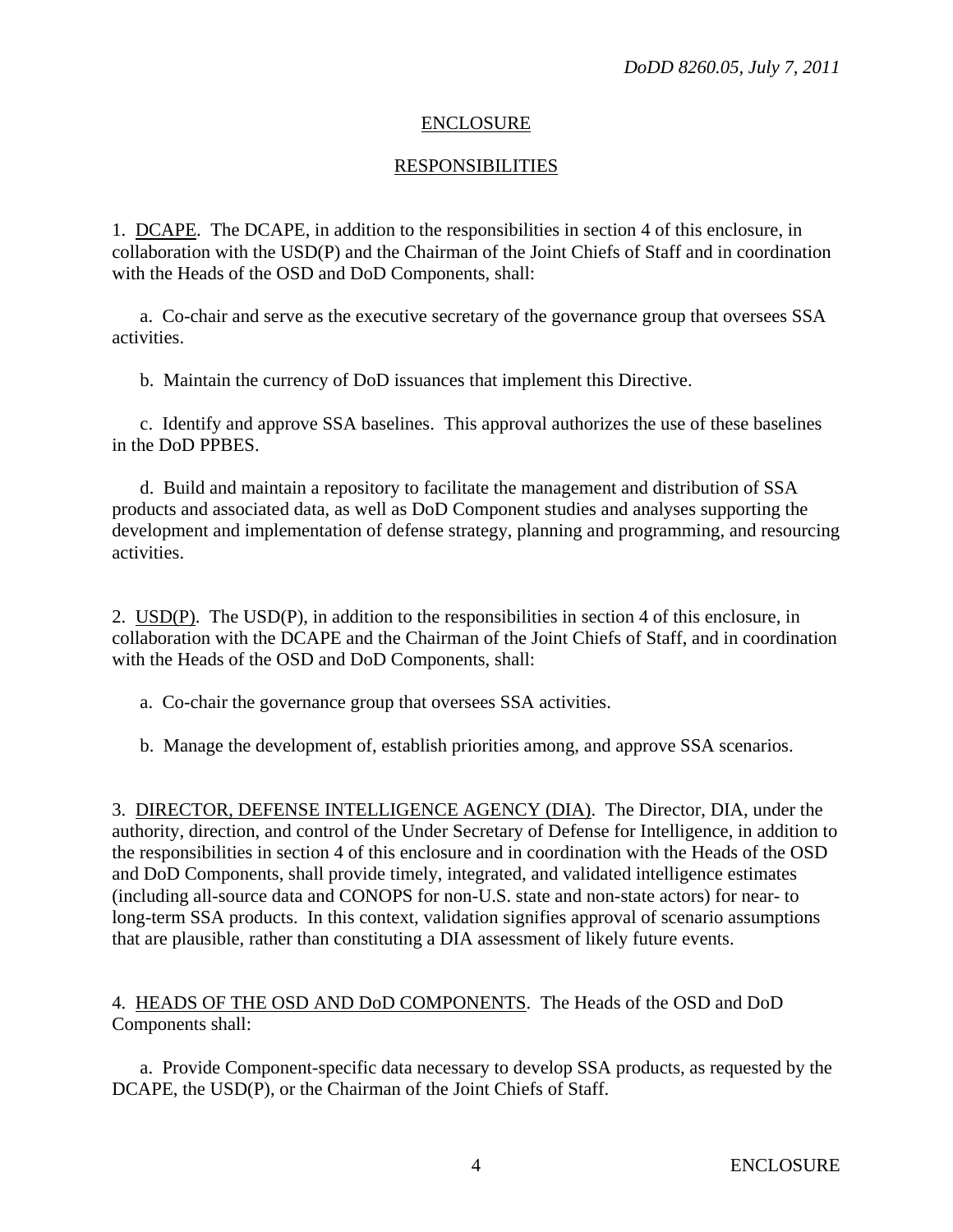b. Participate in the development of SSA products, ensuring OSD and DoD Componentspecific and joint capabilities and requirements are correctly represented.

c. Continue to fund the development and maintenance of data and tools needed to produce SSA products.

d. Use SSA products as starting points for OSD and DoD Component-level studies to support the development and implementation of defense strategy, to examine appropriate statutory requirements and responsibilities, and to support PPBES activities.

5. CHAIRMAN OF THE JOINT CHIEFS OF STAFF. The Chairman of the Joint Chiefs of Staff, in addition to the responsibilities in section 4 of this enclosure, in collaboration with the DCAPE and the USD(P), and in coordination with the Heads of the OSD and DoD Components, shall:

a. Co-chair the governance group that oversees SSA activities.

b. Manage the development of and approve SSA CONOPS and forces.

c. Develop current baselines, in coordination with the CCDRs. The Joint Staff shall ensure current baseline data is an accurate representation of selected CCDR plans and approved force management decisions.

d. Collect and make available to the DoD Components data on current operations to develop SSA products that inform studies on the global demands on U.S. forces and capabilities.